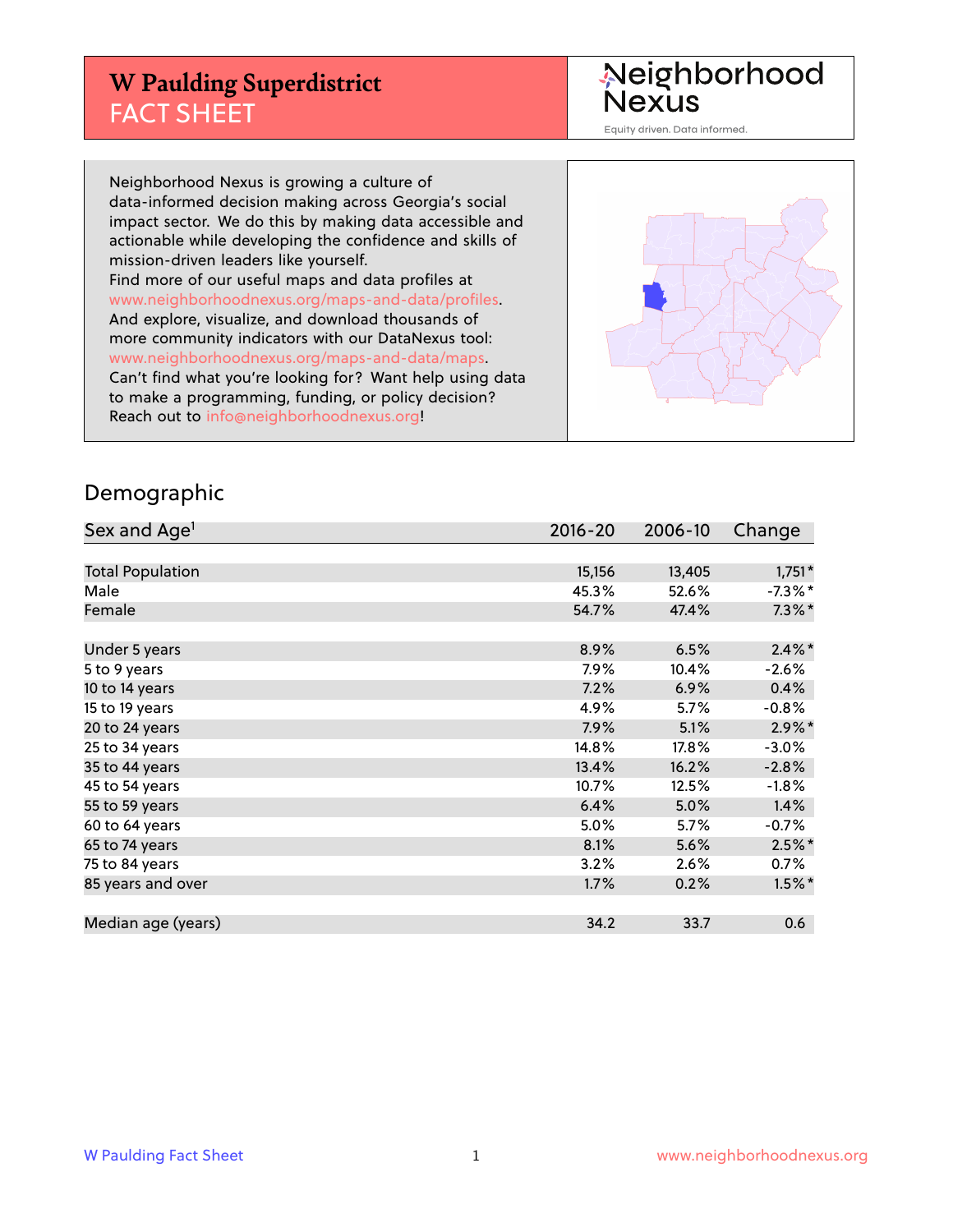# Demographic, continued...

| Race <sup>2</sup>                                            | $2016 - 20$ | 2006-10 | Change      |
|--------------------------------------------------------------|-------------|---------|-------------|
| <b>Total population</b>                                      | 15,156      | 13,405  | $1,751*$    |
| One race                                                     | 95.4%       | 99.0%   | $-3.6\%$ *  |
| White                                                        | 75.6%       | 86.9%   | $-11.2\%$ * |
| <b>Black or African American</b>                             | 16.2%       | 11.3%   | 4.9%*       |
| American Indian and Alaska Native                            | 0.0%        | 0.0%    | $0.0\%$     |
| Asian                                                        | 2.0%        | 0.1%    | $1.9\%$ *   |
| Native Hawaiian and Other Pacific Islander                   | 0.0%        | 0.0%    | 0.0%        |
| Some other race                                              | 1.5%        | 0.7%    | 0.9%        |
| Two or more races                                            | 4.6%        | 1.0%    | $3.6\%$ *   |
| Race alone or in combination with other race(s) <sup>3</sup> | $2016 - 20$ | 2006-10 | Change      |
| Total population                                             | 15,156      | 13,405  | $1,751*$    |
| White                                                        | 80.2%       | 87.9%   | $-7.7%$ *   |
| <b>Black or African American</b>                             | 17.6%       | 11.4%   | $6.2\%$ *   |
| American Indian and Alaska Native                            | 0.0%        | 0.7%    | $-0.7%$     |
| Asian                                                        | 4.2%        | 0.4%    | $3.8\%$ *   |
| Native Hawaiian and Other Pacific Islander                   | 0.0%        | 0.0%    | $0.0\%$     |
| Some other race                                              | 2.7%        | 0.7%    | $2.0\%$ *   |
| Hispanic or Latino and Race <sup>4</sup>                     | 2016-20     | 2006-10 | Change      |
| Total population                                             | 15,156      | 13,405  | $1,751*$    |
| Hispanic or Latino (of any race)                             | 5.7%        | 3.6%    | 2.0%        |
| Not Hispanic or Latino                                       | 94.3%       | 96.4%   | $-2.0%$     |
| White alone                                                  | 75.0%       | 83.3%   | $-8.4\%$ *  |
| <b>Black or African American alone</b>                       | 12.3%       | 11.3%   | 1.0%        |
| American Indian and Alaska Native alone                      | 0.0%        | 0.0%    | 0.0%        |
| Asian alone                                                  | 2.0%        | 0.1%    | $1.9\%$ *   |
| Native Hawaiian and Other Pacific Islander alone             | 0.0%        | 0.0%    | 0.0%        |
| Some other race alone                                        | 1.5%        | 0.6%    | $1.0\%$ *   |
| Two or more races                                            | 3.6%        | 1.0%    | $2.5%$ *    |
| U.S. Citizenship Status <sup>5</sup>                         | 2016-20     | 2006-10 | Change      |
| Foreign-born population                                      | 698         | 359     | 339*        |
| Naturalized U.S. citizen                                     | 48.3%       | 47.9%   | 0.4%        |
| Not a U.S. citizen                                           | 51.7%       | 52.1%   | $-0.4%$     |
|                                                              |             |         |             |
| Citizen, Voting Age Population <sup>6</sup>                  | 2016-20     | 2006-10 | Change      |
| Citizen, 18 and over population                              | 10,719      | 9,498   | $1,221*$    |
| Male                                                         | 44.5%       | 49.4%   | $-4.9%$ *   |
| Female                                                       | 55.5%       | 50.6%   | 4.9%*       |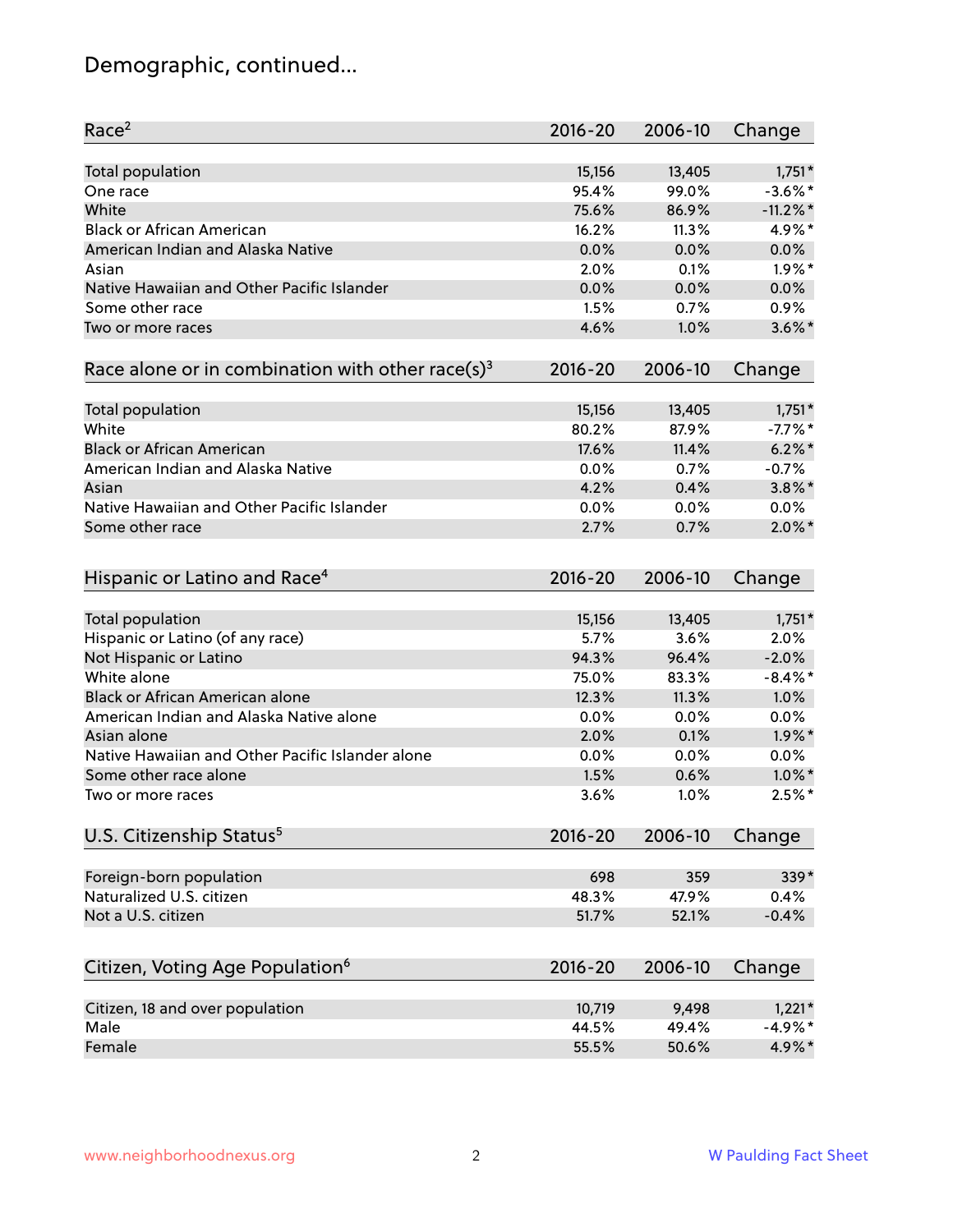#### Economic

| Income <sup>7</sup>                                 | $2016 - 20$ | 2006-10 | Change     |
|-----------------------------------------------------|-------------|---------|------------|
|                                                     |             |         |            |
| All households                                      | 5,397       | 4,880   | $517*$     |
| Less than \$10,000                                  | 3.5%        | 3.8%    | $-0.3%$    |
| \$10,000 to \$14,999                                | 3.1%        | 4.3%    | $-1.2%$    |
| \$15,000 to \$24,999                                | 7.3%        | 8.8%    | $-1.5%$    |
| \$25,000 to \$34,999                                | 5.5%        | 11.6%   | $-6.1\%$ * |
| \$35,000 to \$49,999                                | 22.2%       | 18.8%   | 3.4%       |
| \$50,000 to \$74,999                                | 21.9%       | 27.7%   | $-5.8%$    |
| \$75,000 to \$99,999                                | 17.0%       | 13.0%   | 4.0%       |
| \$100,000 to \$149,999                              | 13.7%       | 9.1%    | 4.6%*      |
| \$150,000 to \$199,999                              | 5.2%        | 2.7%    | $2.5%$ *   |
| \$200,000 or more                                   | 0.6%        | 0.2%    | 0.3%       |
| Median household income (dollars)                   | 56,216      | 51,884  | 4,332*     |
| Mean household income (dollars)                     | 66,665      | 57,896  | 8,769*     |
| With earnings                                       | 77.2%       | 84.2%   | $-7.1\%$ * |
| Mean earnings (dollars)                             | 66,598      | 59,884  | $6,714*$   |
| <b>With Social Security</b>                         | 31.3%       | 21.4%   | 9.9%*      |
| Mean Social Security income (dollars)               | 20,034      | 15,340  | 4,694*     |
| With retirement income                              | 23.9%       | 13.4%   | 10.4%*     |
| Mean retirement income (dollars)                    | 30,328      | 17,352  | 12,975*    |
| With Supplemental Security Income                   | 7.5%        | 4.0%    | $3.5%$ *   |
| Mean Supplemental Security Income (dollars)         | 10,021      | 7,032   | 2,989*     |
| With cash public assistance income                  | 3.3%        | 1.9%    | 1.4%       |
| Mean cash public assistance income (dollars)        | 1,389       | 4,858   | $-3,468$   |
| With Food Stamp/SNAP benefits in the past 12 months | 11.8%       | 2.6%    | $9.2%$ *   |
|                                                     |             |         |            |
| Families                                            | 4,053       | 3,703   | 350        |
| Less than \$10,000                                  | 0.0%        | 4.1%    | $-4.1%$    |
| \$10,000 to \$14,999                                | 1.7%        | 3.9%    | $-2.2%$    |
| \$15,000 to \$24,999                                | 6.4%        | 6.7%    | $-0.3%$    |
| \$25,000 to \$34,999                                | 7.3%        | 9.0%    | $-1.6%$    |
| \$35,000 to \$49,999                                | 16.3%       | 18.6%   | $-2.3%$    |
| \$50,000 to \$74,999                                | 24.6%       | 32.6%   | $-8.0%$    |
| \$75,000 to \$99,999                                | 21.4%       | 12.6%   | 8.9%*      |
| \$100,000 to \$149,999                              | 16.8%       | 10.5%   | $6.2%$ *   |
| \$150,000 to \$199,999                              | 4.8%        | 2.0%    | $2.8\%$ *  |
| \$200,000 or more                                   | 0.7%        | 0.0%    | 0.7%       |
| Median family income (dollars)                      | 63,761      | 54,897  | 8,864*     |
| Mean family income (dollars)                        | 73,079      | 59,256  | 13,822*    |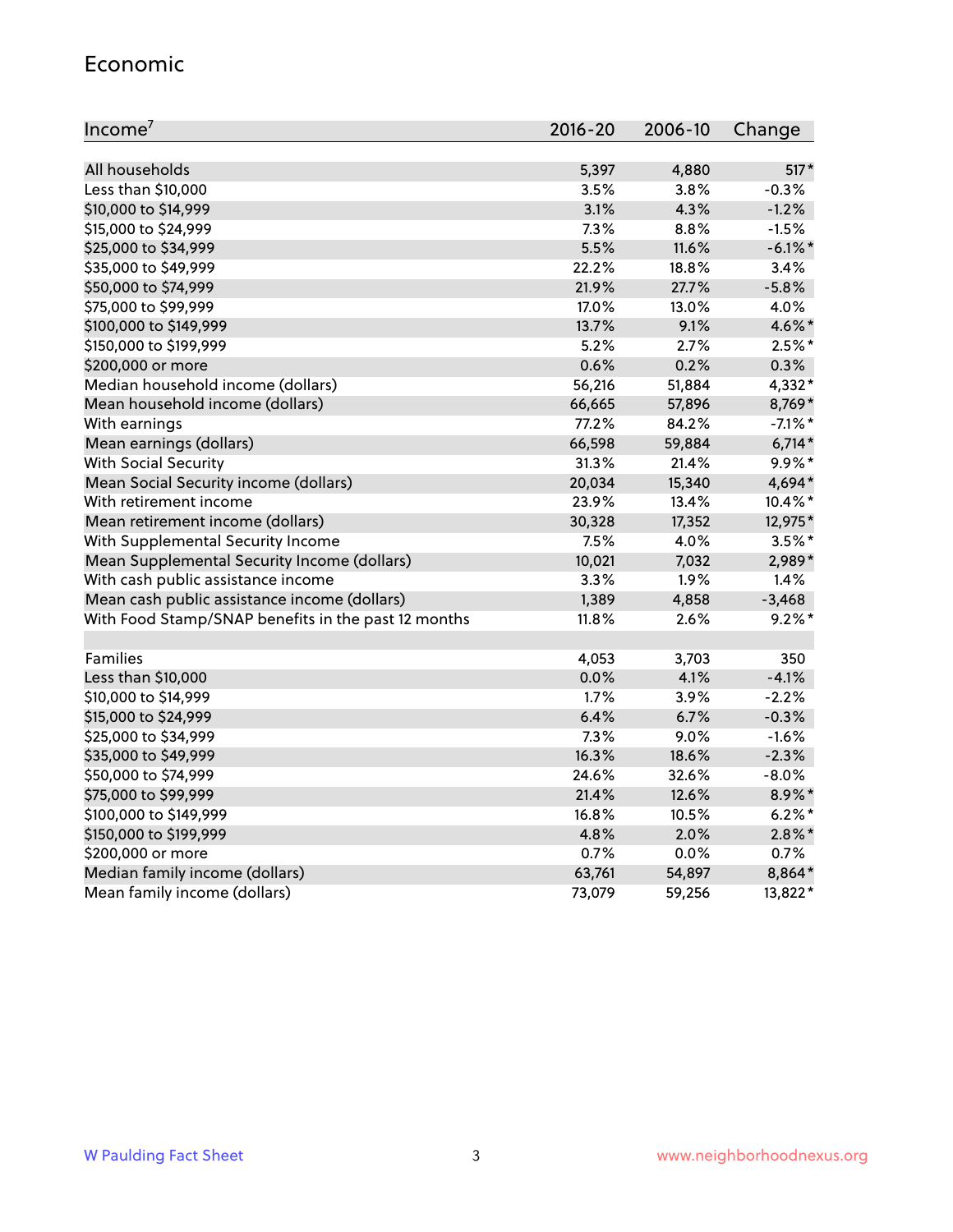#### Economic, continued...

| Income, continued <sup>8</sup>                                        | $2016 - 20$ | 2006-10 | Change             |
|-----------------------------------------------------------------------|-------------|---------|--------------------|
|                                                                       |             |         |                    |
| Nonfamily households                                                  | 1,344       | 1,177   | 167                |
| Median nonfamily income (dollars)                                     | 37,362      | 42,035  | $-4,674*$          |
| Mean nonfamily income (dollars)                                       | 42,552      | 51,637  | $-9,085$           |
| Median earnings for workers (dollars)                                 | 34,891      | 32,740  | $2,152*$           |
| Median earnings for male full-time, year-round workers                | 53,193      | 45,929  | 7,264*             |
| (dollars)                                                             |             |         |                    |
| Median earnings for female full-time, year-round workers<br>(dollars) | 39,312      | 35,664  | 3,648              |
| Per capita income (dollars)                                           | 24,348      | 21,281  | $3,067*$           |
|                                                                       |             |         |                    |
| Families and People Below Poverty Level <sup>9</sup>                  | $2016 - 20$ | 2006-10 | Change             |
|                                                                       |             |         |                    |
| <b>All families</b>                                                   | 5.4%        | 7.2%    | $-1.9%$            |
| With related children under 18 years                                  | 10.0%       | 9.2%    | 0.8%               |
| With related children under 5 years only                              | 0.0%        | 0.0%    | 0.0%               |
| Married couple families                                               | 1.1%        | 4.7%    | $-3.6%$            |
| With related children under 18 years                                  | 1.9%        | 4.6%    | $-2.6%$            |
| With related children under 5 years only                              | 0.0%        | 0.0%    | 0.0%               |
| Families with female householder, no husband present                  | 25.5%       | 25.5%   | $-0.0%$            |
| With related children under 18 years                                  | 61.4%       | 32.4%   | 29.0%              |
| With related children under 5 years only                              | (X)         | 0.0%    | $(X)$ <sup>+</sup> |
| All people                                                            | 10.4%       | 8.6%    | 1.8%               |
| Under 18 years                                                        | 20.4%       | 8.9%    | $11.5\%$ *         |
| Related children under 18 years                                       | 20.4%       | 8.7%    | $11.7\%$ *         |
| Related children under 5 years                                        | 12.7%       | 3.3%    | 9.3%               |
| Related children 5 to 17 years                                        | 24.1%       | 10.3%   | 13.8%              |
| 18 years and over                                                     | 6.6%        | 8.5%    | $-1.9%$            |
| 18 to 64 years                                                        | 7.8%        | 7.9%    | $-0.1%$            |
| 65 years and over                                                     | 1.2%        | 12.5%   | $-11.3%$           |
| People in families                                                    | 8.9%        | 6.5%    | 2.4%               |
| Unrelated individuals 15 years and over                               | 20.8%       | 22.2%   | $-1.3%$            |
|                                                                       |             |         |                    |
| Non-Hispanic white people                                             | 3.8%        | 7.2%    | $-3.4%$            |
| Black or African-American people                                      | 39.7%       | 23.1%   | 16.6%              |
| Asian people                                                          | $0.0\%$     | 0.0%    | 0.0%               |
| Hispanic or Latino people                                             | 88.1%       | 0.0%    | 88.1%*             |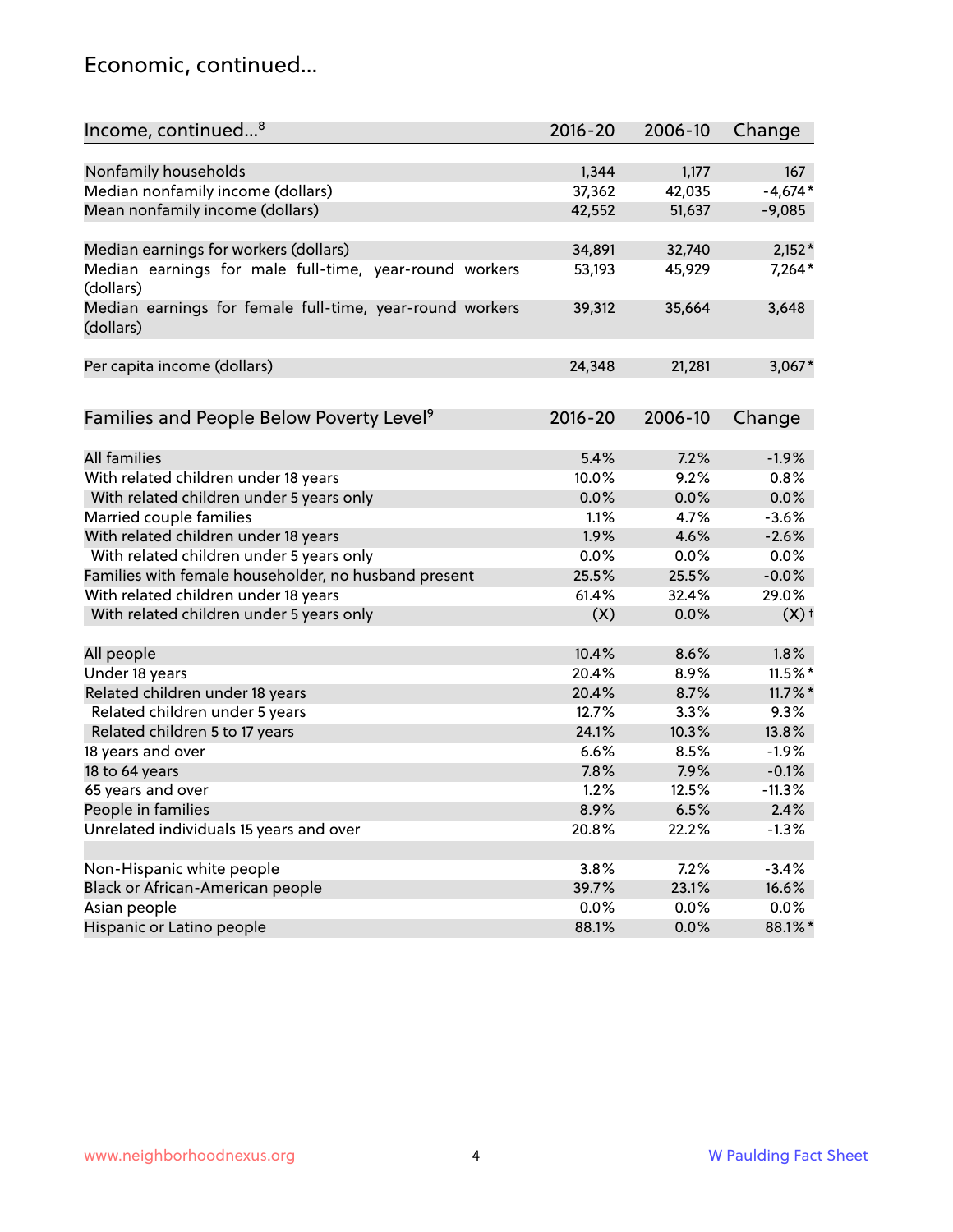## Employment

| Employment Status <sup>10</sup>                                                               | $2016 - 20$ | 2006-10 | Change      |
|-----------------------------------------------------------------------------------------------|-------------|---------|-------------|
|                                                                                               |             |         |             |
| Population 16 years and over                                                                  | 11,258      | 10,073  | $1,185*$    |
| In labor force                                                                                | 61.8%       | 67.5%   | $-5.7%$     |
| Civilian labor force                                                                          | 61.8%       | 67.5%   | $-5.7%$     |
| Employed                                                                                      | 60.5%       | 58.0%   | 2.5%        |
| Unemployed                                                                                    | 1.3%        | 9.5%    | $-8.2\%$ *  |
| <b>Armed Forces</b>                                                                           | 0.0%        | 0.0%    | 0.0%        |
| Not in labor force                                                                            | 38.2%       | 32.5%   | 5.7%        |
| Civilian labor force                                                                          | 6,956       | 6,799   | 157         |
| <b>Unemployment Rate</b>                                                                      | 2.0%        | 14.1%   | $-12.0\%$ * |
|                                                                                               |             |         |             |
| Females 16 years and over                                                                     | 6,181       | 5,069   | $1,112*$    |
| In labor force                                                                                | 52.3%       | 62.2%   | $-9.9%$     |
| Civilian labor force                                                                          | 52.3%       | 62.2%   | $-9.9%$     |
| Employed                                                                                      | 50.9%       | 55.0%   | $-4.0%$     |
| Own children of the householder under 6 years                                                 | 1,499       | 1,235   | 264         |
| All parents in family in labor force                                                          | 41.6%       | 53.4%   | $-11.7%$ *  |
|                                                                                               |             |         |             |
| Own children of the householder 6 to 17 years                                                 | 2,638       | 2,417   | 221         |
| All parents in family in labor force                                                          | 58.6%       | 76.7%   | $-18.1%$    |
|                                                                                               |             |         |             |
| Industry <sup>11</sup>                                                                        | $2016 - 20$ | 2006-10 | Change      |
|                                                                                               |             |         |             |
| Civilian employed population 16 years and over                                                | 6,814       | 5,841   | 973*        |
| Agriculture, forestry, fishing and hunting, and mining                                        | 0.0%        | 0.0%    | $0.0\%$     |
| Construction                                                                                  | 11.5%       | 9.4%    | 2.1%        |
| Manufacturing                                                                                 | 17.1%       | 11.9%   | $5.1\%$ *   |
| Wholesale trade<br>Retail trade                                                               | 0.7%        | 5.6%    | $-4.9%$ *   |
|                                                                                               | 13.4%       | 11.1%   | 2.3%        |
| Transportation and warehousing, and utilities<br>Information                                  | 7.4%        | 6.7%    | 0.6%        |
|                                                                                               | 0.5%        | 3.6%    | $-3.1%$     |
| Finance and insurance, and real estate and rental and leasing                                 | 2.6%        | 8.3%    | $-5.7%$ *   |
| Professional, scientific, and management, and administrative<br>and waste management services | 11.5%       | 10.9%   | 0.6%        |
| Educational services, and health care and social assistance                                   | 18.1%       | 18.3%   | $-0.2%$     |
| Arts, entertainment, and recreation, and accommodation and                                    | 6.6%        | 5.2%    | 1.4%        |
| food services                                                                                 |             |         |             |
| Other services, except public administration                                                  | 5.5%        | 6.0%    | $-0.5%$     |
| Public administration                                                                         | 5.2%        | 3.0%    | $2.3\%$ *   |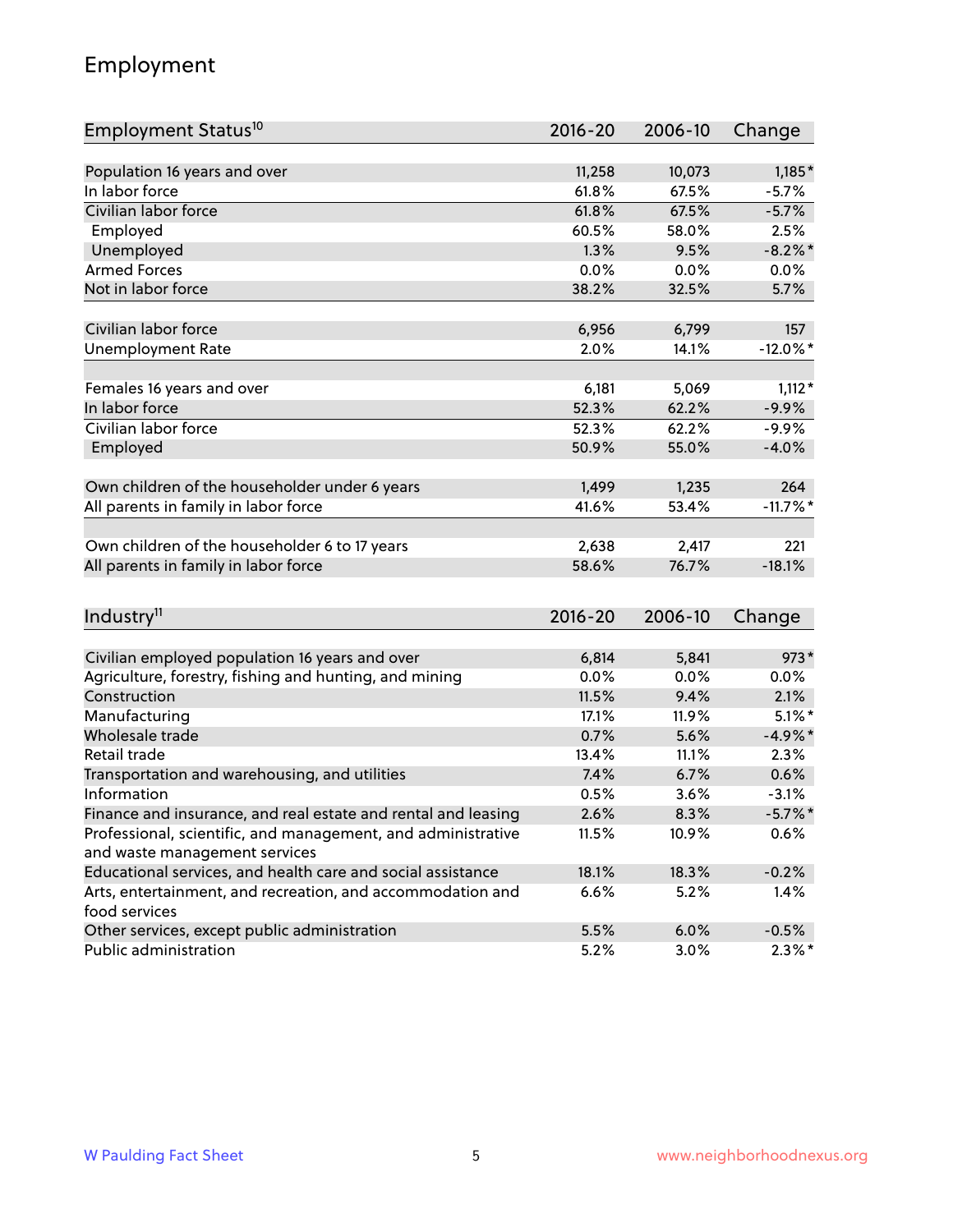# Employment, continued...

| Occupation <sup>12</sup>                                                   | $2016 - 20$ | 2006-10      | Change     |
|----------------------------------------------------------------------------|-------------|--------------|------------|
| Civilian employed population 16 years and over                             | 6,814       | 5,841        | $973*$     |
| Management, business, science, and arts occupations                        | 29.3%       | 31.1%        | $-1.7%$    |
| Service occupations                                                        | 13.3%       | 16.0%        | $-2.8%$    |
| Sales and office occupations                                               | 19.0%       | 22.7%        | $-3.7%$    |
| Natural<br>and<br>maintenance                                              | 11.1%       | 17.0%        | $-5.9\%$ * |
| resources,<br>construction,<br>occupations                                 |             |              |            |
| Production, transportation, and material moving occupations                | 27.4%       | 13.2%        | 14.1%*     |
| Class of Worker <sup>13</sup>                                              | $2016 - 20$ | 2006-10      | Change     |
|                                                                            | 6,814       | 5,841        | $973*$     |
| Civilian employed population 16 years and over                             |             |              |            |
| Private wage and salary workers                                            | 78.3%       | 82.8%        | $-4.4%$    |
| Government workers                                                         | 16.1%       | 11.5%        | 4.6%       |
| Self-employed in own not incorporated business workers                     | 5.6%        | 4.2%         | 1.3%       |
| <b>Unpaid family workers</b>                                               | 0.0%        | 1.6%         | $-1.6%$    |
| Job Flows <sup>14</sup>                                                    | 2019        | 2010         | Change     |
|                                                                            |             |              |            |
| Total Jobs in district                                                     | 802         | 449          | 353        |
| Held by residents of district                                              | 22.6%       | 26.3%        | $-3.7%$    |
| Held by non-residents of district                                          | 77.4%       | 73.7%        | 3.7%       |
| Jobs by Industry Sector <sup>15</sup>                                      | 2019        | 2010         | Change     |
| Total Jobs in district                                                     | 802         | 449          | 353        |
| Goods Producing sectors                                                    | 23.2%       | 26.1%        | $-2.9%$    |
|                                                                            | 14.5%       | 18.9%        | $-4.5%$    |
| Trade, Transportation, and Utilities sectors<br>All Other Services sectors |             |              |            |
|                                                                            | 62.3%       | 55.0%        | 7.3%       |
| Total Jobs in district held by district residents                          | 181         | 118          | 63         |
| <b>Goods Producing sectors</b>                                             | 28.2%       | 33.9%        | $-5.7%$    |
| Trade, Transportation, and Utilities sectors                               | 14.9%       | 22.9%        | $-8.0%$    |
| All Other Services sectors                                                 | 56.9%       | 43.2%        | 13.7%      |
|                                                                            |             |              |            |
| Jobs by Earnings <sup>16</sup>                                             | 2019        | 2010         | Change     |
| Total Jobs in district                                                     | 802         |              | 353        |
| Jobs with earnings \$1250/month or less                                    | 26.8%       | 449<br>32.7% | $-5.9%$    |
|                                                                            |             |              |            |
| Jobs with earnings \$1251/month to \$3333/month                            | 34.5%       | 38.5%        | $-4.0%$    |
| Jobs with earnings greater than \$3333/month                               | 38.7%       | 28.7%        | 9.9%       |
| Total Jobs in district held by district residents                          | 181         | 118          | 63         |
| Jobs with earnings \$1250/month or less                                    | 21.0%       | 38.1%        | $-17.1%$   |
| Jobs with earnings \$1251/month to \$3333/month                            | 42.5%       | 39.8%        | 2.7%       |
| Jobs with earnings greater than \$3333/month                               | 36.5%       | 22.0%        | 14.4%      |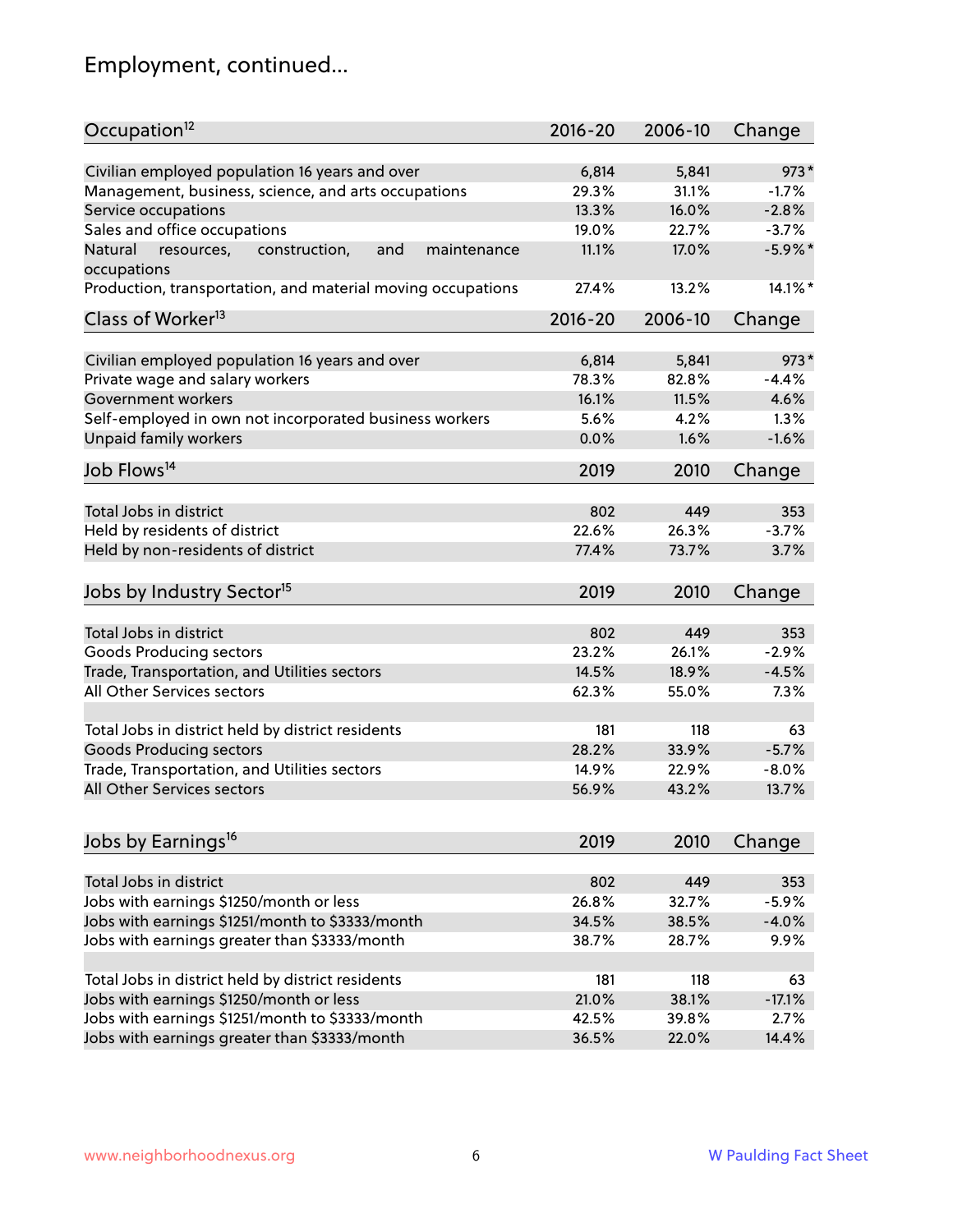# Employment, continued...

| Change   |
|----------|
|          |
| 353      |
| 5.7%     |
| $-11.8%$ |
| 6.2%     |
|          |
| 63       |
| 2.2%     |
| $-9.3%$  |
| 7.2%     |
|          |

#### Education

| School Enrollment <sup>18</sup>                | $2016 - 20$ | 2006-10 | Change     |
|------------------------------------------------|-------------|---------|------------|
|                                                |             |         |            |
| Population 3 years and over enrolled in school | 3,174       | 3,512   | $-338$     |
| Nursery school, preschool                      | 8.4%        | $6.0\%$ | 2.4%       |
| Kindergarten                                   | 4.4%        | 8.4%    | $-4.0%$    |
| Elementary school (grades 1-8)                 | 50.7%       | 50.7%   | $-0.0%$    |
| High school (grades 9-12)                      | 24.4%       | 19.0%   | 5.3%       |
| College or graduate school                     | 12.2%       | 15.8%   | $-3.7%$    |
| Educational Attainment <sup>19</sup>           | $2016 - 20$ | 2006-10 | Change     |
|                                                |             |         |            |
| Population 25 years and over                   | 9,586       | 8,774   | 812        |
| Less than 9th grade                            | 0.8%        | 4.5%    | $-3.7\%$ * |
| 9th to 12th grade, no diploma                  | 10.0%       | 12.9%   | $-3.0%$    |
| High school graduate (includes equivalency)    | 41.1%       | 46.6%   | $-5.4%$    |
| Some college, no degree                        | 22.7%       | 17.9%   | 4.8%       |
| Associate's degree                             | 10.0%       | 4.0%    | $6.0\%$ *  |
| Bachelor's degree                              | 11.2%       | 11.6%   | $-0.5%$    |
| Graduate or professional degree                | 4.3%        | 2.6%    | $1.7\%$    |
|                                                |             |         |            |
| Percent high school graduate or higher         | 89.2%       | 82.6%   | $6.7\%$    |
| Percent bachelor's degree or higher            | 15.4%       | 14.2%   | 1.3%       |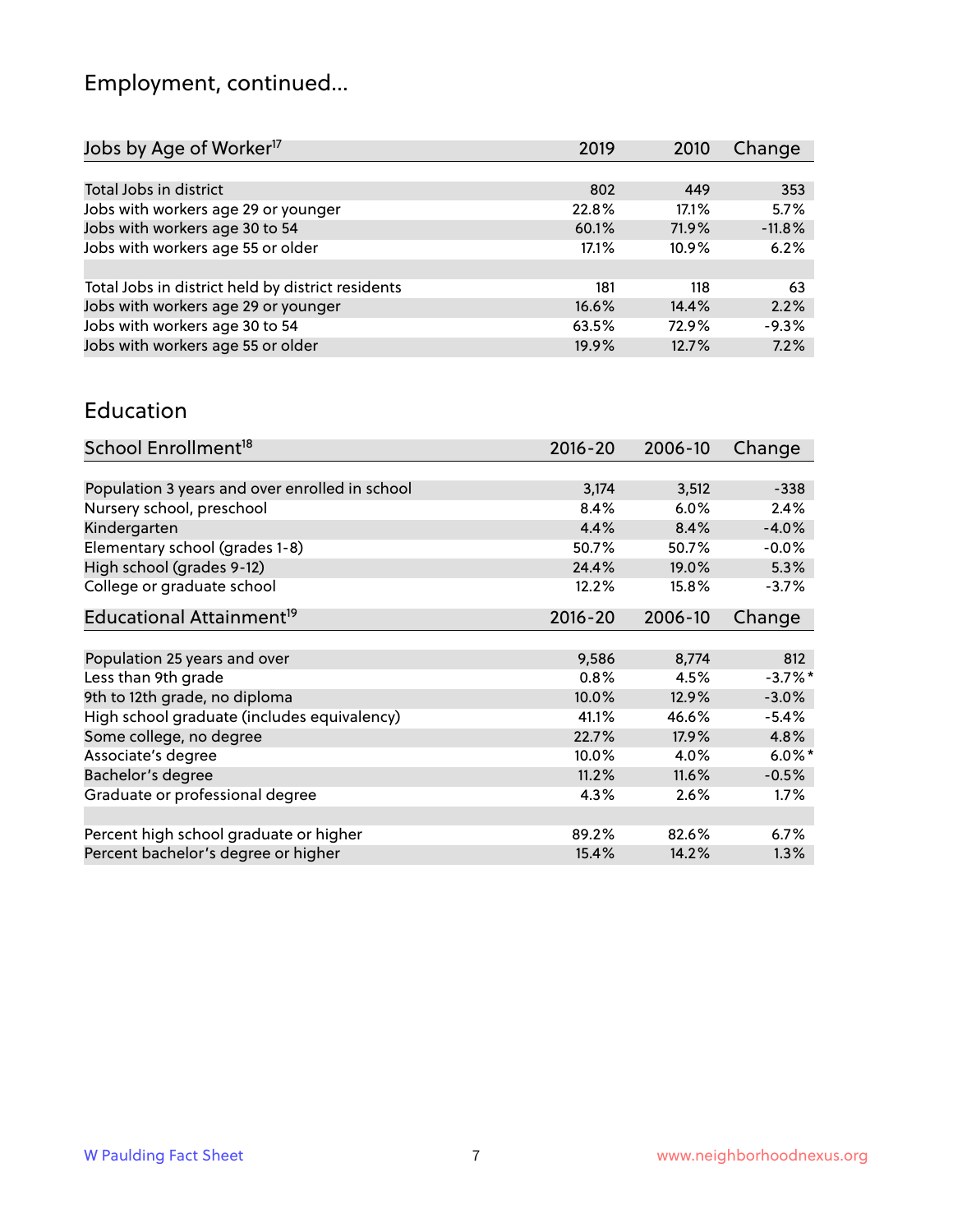## Housing

| Households by Type <sup>20</sup>                     | 2016-20     | 2006-10 | Change    |
|------------------------------------------------------|-------------|---------|-----------|
|                                                      |             |         |           |
| Total households                                     | 5,397       | 4,880   | $517*$    |
| Family households (families)                         | 75.1%       | 75.9%   | $-0.8%$   |
| With own children under 18 years                     | 38.6%       | 39.0%   | $-0.3%$   |
| Married-couple family                                | 58.1%       | 60.2%   | $-2.1%$   |
| With own children of the householder under 18 years  | 31.4%       | 29.8%   | 1.7%      |
| Male householder, no wife present, family            | 3.7%        | 5.3%    | $-1.6%$   |
| With own children of the householder under 18 years  | 1.7%        | 2.9%    | $-1.2%$   |
| Female householder, no husband present, family       | 13.3%       | 10.3%   | 2.9%      |
| With own children of the householder under 18 years  | 5.5%        | 6.3%    | $-0.8%$   |
| Nonfamily households                                 | 24.9%       | 24.1%   | 0.8%      |
| Householder living alone                             | 20.8%       | 16.6%   | 4.2%      |
| 65 years and over                                    | 10.5%       | 4.8%    | $5.7\%$ * |
| Households with one or more people under 18 years    | 40.3%       | 41.7%   | $-1.4%$   |
| Households with one or more people 65 years and over | 26.2%       | 17.5%   | $8.6\%$ * |
|                                                      |             |         |           |
| Average household size                               | 2.81        | 2.75    | 0.06      |
| Average family size                                  | 3.28        | 3.14    | 0.15      |
| Housing Occupancy <sup>21</sup>                      | $2016 - 20$ | 2006-10 | Change    |
| Total housing units                                  | 5,921       | 5,447   | 474*      |
| Occupied housing units                               | 91.2%       | 89.6%   | 1.6%      |
| Vacant housing units                                 | 8.8%        | 10.4%   | $-1.6%$   |
|                                                      |             |         |           |
| Homeowner vacancy rate                               | 11.0        | 0.7     | $10.3*$   |
| Rental vacancy rate                                  | 3.8         | 0.0     | 3.8       |
| Units in Structure <sup>22</sup>                     | $2016 - 20$ | 2006-10 | Change    |
| Total housing units                                  | 5,921       | 5,447   | 474*      |
| 1-unit, detached                                     | 91.9%       | 89.8%   | 2.1%      |
| 1-unit, attached                                     | 0.5%        | 0.5%    | $-0.0%$   |
| 2 units                                              | 0.0%        | 0.0%    | 0.0%      |
| 3 or 4 units                                         | 0.0%        | 0.0%    | 0.0%      |
| 5 to 9 units                                         | 0.0%        | 0.0%    | 0.0%      |
|                                                      |             |         |           |
| 10 to 19 units                                       | 0.0%        | 0.0%    | 0.0%      |
| 20 or more units                                     | 0.0%        | 0.0%    | 0.0%      |
| Mobile home                                          | 7.6%        | 9.7%    | $-2.1%$   |
| Boat, RV, van, etc.                                  | 0.0%        | $0.0\%$ | $0.0\%$   |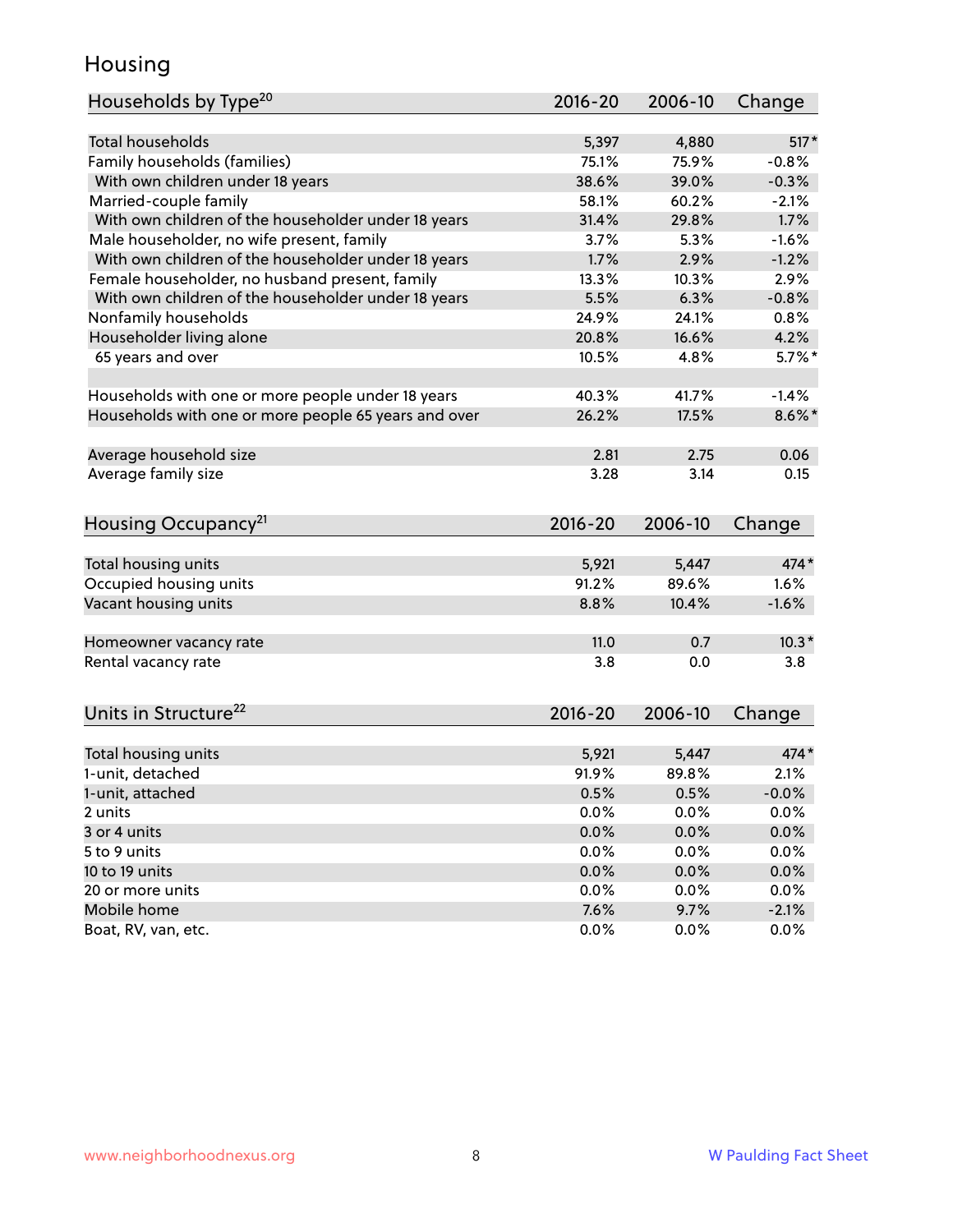## Housing, Continued...

| Year Structure Built <sup>23</sup>             | $2016 - 20$ | 2006-10 | Change      |
|------------------------------------------------|-------------|---------|-------------|
| Total housing units                            | 5,921       | 5,447   | 474*        |
| Built 2014 or later                            | 2.0%        | (X)     | (X)         |
| Built 2010 to 2013                             | 0.0%        | (X)     | (X)         |
| Built 2000 to 2009                             | 59.7%       | 47.6%   | 12.1%*      |
| Built 1990 to 1999                             | 18.3%       | 20.0%   | $-1.7%$     |
| Built 1980 to 1989                             | 8.3%        | 10.6%   | $-2.3%$     |
| Built 1970 to 1979                             | 4.4%        | 4.6%    | $-0.2%$     |
| Built 1960 to 1969                             | 1.9%        | 9.6%    | $-7.7%$ *   |
| Built 1950 to 1959                             | 1.6%        | 3.8%    | $-2.2%$     |
| Built 1940 to 1949                             | 0.7%        | 2.7%    | $-2.0%$     |
| Built 1939 or earlier                          | 3.2%        | 1.2%    | $2.0\%$ *   |
|                                                |             |         |             |
| Housing Tenure <sup>24</sup>                   | $2016 - 20$ | 2006-10 | Change      |
| Occupied housing units                         | 5,397       | 4,880   | $517*$      |
| Owner-occupied                                 | 68.3%       | 85.8%   | $-17.5%$ *  |
| Renter-occupied                                | 31.7%       | 14.2%   | 17.5%*      |
|                                                |             |         |             |
| Average household size of owner-occupied unit  | 2.43        | 2.63    | $-0.20*$    |
| Average household size of renter-occupied unit | 3.62        | 3.45    | 0.18        |
| Residence 1 Year Ago <sup>25</sup>             | $2016 - 20$ | 2006-10 | Change      |
|                                                |             |         |             |
| Population 1 year and over                     | 14,988      | 13,191  | $1,797*$    |
| Same house                                     | 93.6%       | 87.7%   | $5.9\%*$    |
| Different house in the U.S.                    | 6.4%        | 12.2%   | $-5.8%$     |
| Same county                                    | 3.0%        | 4.9%    | $-2.0%$     |
| Different county                               | 3.4%        | 7.2%    | $-3.8%$     |
| Same state                                     | 3.4%        | 6.8%    | $-3.4%$     |
| Different state                                | 0.0%        | 0.5%    | $-0.5%$     |
| Abroad                                         | 0.0%        | 0.1%    | $-0.1%$     |
| Value of Housing Unit <sup>26</sup>            | 2016-20     | 2006-10 | Change      |
| Owner-occupied units                           | 3,687       | 4,188   | $-501*$     |
| Less than \$50,000                             | 1.1%        | 4.9%    | $-3.8%$     |
| \$50,000 to \$99,999                           | 13.9%       | 19.8%   | $-6.0%$     |
| \$100,000 to \$149,999                         | 41.6%       | 37.7%   | 4.0%        |
| \$150,000 to \$199,999                         | 19.5%       | 14.8%   | 4.7%        |
| \$200,000 to \$299,999                         | 16.3%       | 10.1%   | $6.1\%$ *   |
| \$300,000 to \$499,999                         | 5.2%        | 11.2%   | $-5.9\%$ *  |
| \$500,000 to \$999,999                         | 2.4%        | 1.3%    | 1.1%        |
| \$1,000,000 or more                            | 0.0%        | 0.3%    | $-0.3%$     |
| Median (dollars)                               | 143,251     | 125,239 | 18,012*     |
|                                                |             |         |             |
| Mortgage Status <sup>27</sup>                  | $2016 - 20$ | 2006-10 | Change      |
| Owner-occupied units                           | 3,687       | 4,188   | $-501*$     |
| Housing units with a mortgage                  | 63.8%       | 77.2%   | $-13.4\%$ * |
| Housing units without a mortgage               | 36.2%       | 22.8%   | 13.4%*      |
|                                                |             |         |             |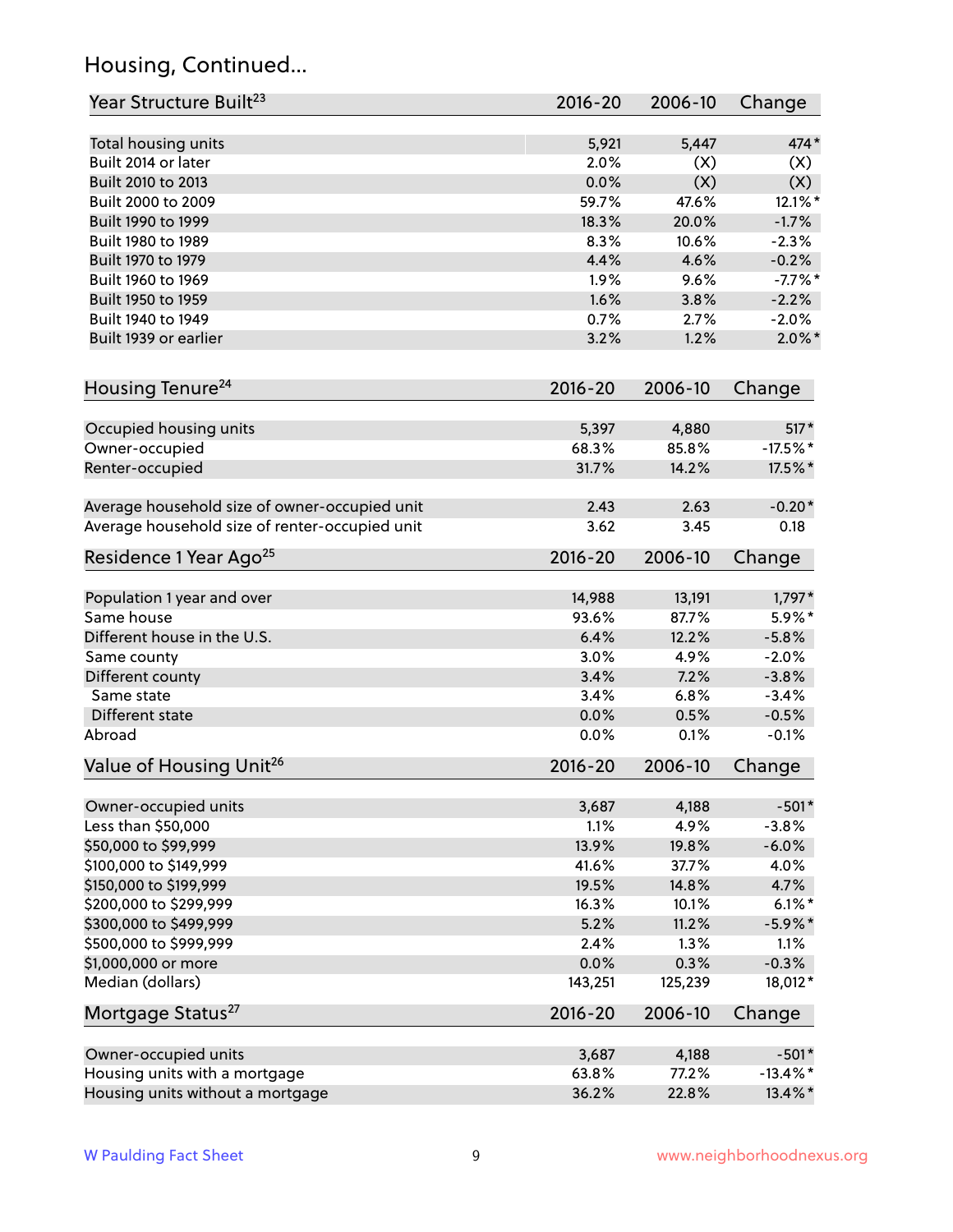## Housing, Continued...

| Selected Monthly Owner Costs <sup>28</sup>                                            | 2016-20   | 2006-10 | Change      |
|---------------------------------------------------------------------------------------|-----------|---------|-------------|
| Housing units with a mortgage                                                         | 2,354     | 3,234   | $-880*$     |
| Less than \$300                                                                       | 0.0%      | 0.4%    | $-0.4%$     |
| \$300 to \$499                                                                        | 7.1%      | 0.3%    | $6.7\%$ *   |
| \$500 to \$999                                                                        | 29.7%     | 23.9%   | 5.7%        |
| \$1,000 to \$1,499                                                                    | 37.6%     | 52.4%   | $-14.7%$ *  |
| \$1,500 to \$1,999                                                                    | 15.8%     | 13.8%   | 2.0%        |
| \$2,000 to \$2,999                                                                    | 9.4%      | 7.5%    | 1.9%        |
| \$3,000 or more                                                                       | 0.4%      | 1.7%    | $-1.3%$     |
| Median (dollars)                                                                      | 1,131     | 1,175   | $-44*$      |
| Housing units without a mortgage                                                      | 1,333     | 954     | 379*        |
| Less than \$150                                                                       | 0.0%      | 9.2%    | $-9.2%$     |
| \$150 to \$249                                                                        | 11.7%     | 17.3%   | $-5.6%$     |
| \$250 to \$349                                                                        | 45.6%     | 35.1%   | 10.5%       |
| \$350 to \$499                                                                        | 28.8%     | 25.9%   | 2.9%        |
| \$500 to \$699                                                                        | 6.3%      | 6.9%    | $-0.6%$     |
| \$700 or more                                                                         | 7.6%      | 5.6%    | 2.0%        |
| Median (dollars)                                                                      | 340       | 317     | 23          |
| Household Income <sup>29</sup>                                                        |           |         | Change      |
| Housing units with a mortgage (excluding units where<br>SMOCAPI cannot be computed)   | 2,354     | 3,219   | $-865*$     |
| Less than 20.0 percent                                                                | 42.8%     | 27.6%   | 15.2%*      |
| 20.0 to 24.9 percent                                                                  | 19.1%     | 18.1%   | 1.0%        |
| 25.0 to 29.9 percent                                                                  | 12.7%     | 21.0%   | $-8.3\%$ *  |
| 30.0 to 34.9 percent                                                                  | 0.4%      | 11.9%   | $-11.4\%$ * |
| 35.0 percent or more                                                                  | 25.0%     | 21.4%   | 3.6%        |
| Not computed                                                                          | 0         | 15      | $-15$       |
| Housing unit without a mortgage (excluding units where<br>SMOCAPI cannot be computed) | 1,333     | 938     | 395*        |
| Less than 10.0 percent                                                                | 49.2%     | 42.1%   | 7.1%        |
| 10.0 to 14.9 percent                                                                  | 22.1%     | 25.3%   | $-3.2%$     |
| 15.0 to 19.9 percent                                                                  | 8.1%      | 8.0%    | 0.1%        |
| 20.0 to 24.9 percent                                                                  | 15.4%     | 6.6%    | $8.8\%$ *   |
| 25.0 to 29.9 percent                                                                  | 0.0%      | 0.0%    | $0.0\%$     |
| 30.0 to 34.9 percent                                                                  | 0.0%      | 2.5%    | $-2.5%$     |
| 35.0 percent or more                                                                  | 5.3%      | 15.6%   | $-10.3%$    |
| Not computed                                                                          | $\pmb{0}$ | 16      | $-16$       |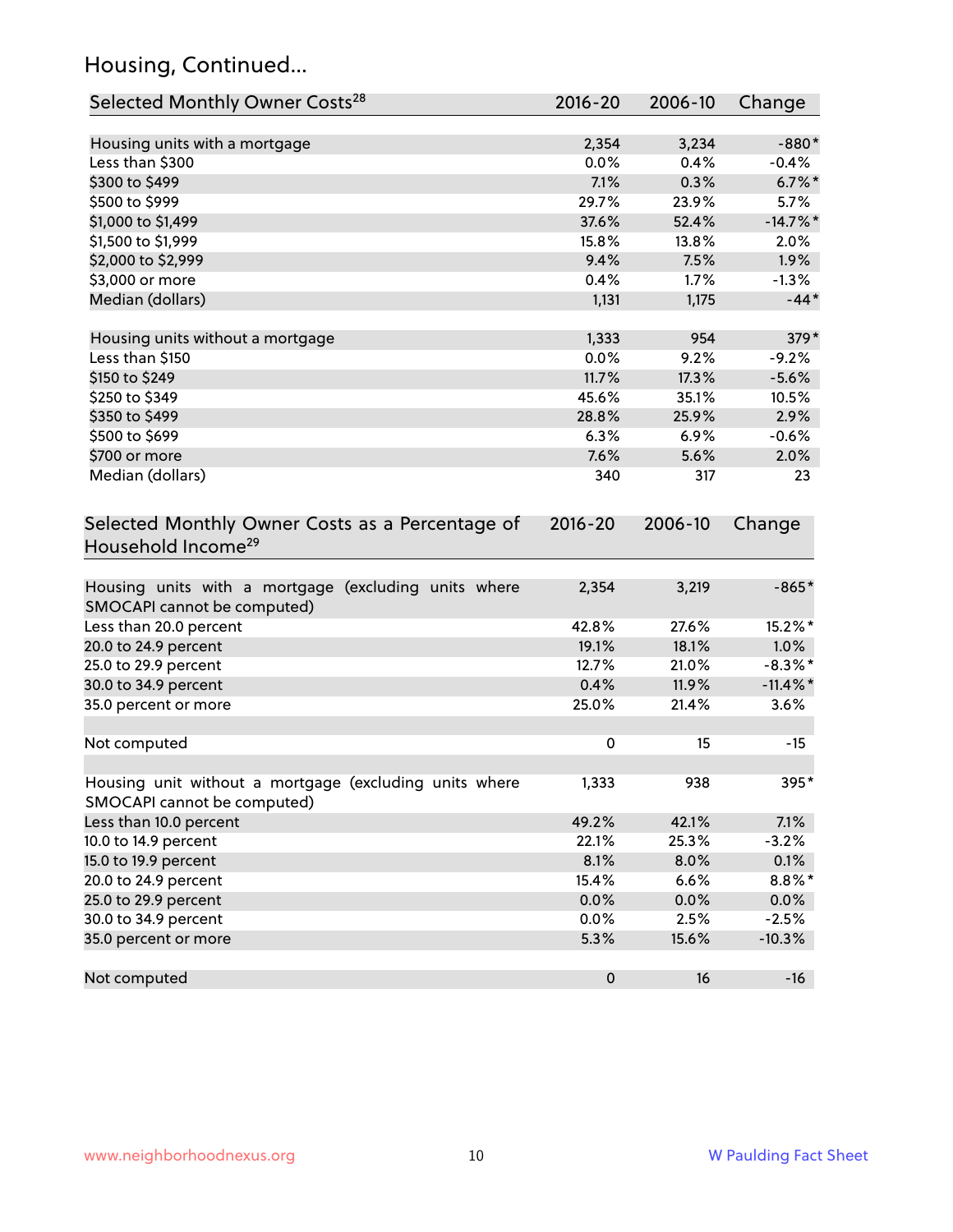#### Housing, Continued...

| Housing, Continued                                                             |               |             |                   |
|--------------------------------------------------------------------------------|---------------|-------------|-------------------|
| Gross Rent <sup>30</sup>                                                       | 2016-20       | 2006-10     | Change            |
|                                                                                |               |             |                   |
| Occupied units paying rent<br>Less than \$200                                  | 1,710<br>0.0% | 640<br>2.5% | 1,070*<br>$-2.5%$ |
| \$200 to \$499                                                                 | 4.0%          | 4.7%        | $-0.7%$           |
| \$500 to \$749                                                                 | 11.2%         | 12.2%       | $-1.0%$           |
| \$750 to \$999                                                                 | 0.8%          | 30.0%       | $-29.2%$          |
| \$1,000 to \$1,499                                                             | 67.3%         | 50.6%       | 16.6%             |
| \$1,500 to \$1,999                                                             | 16.7%         | 0.0%        | 16.7%             |
| \$2,000 or more                                                                | 0.0%          | 0.0%        | 0.0%              |
| Median (dollars)                                                               | 1,170         | 1,257       | $-87$             |
|                                                                                |               | 52          |                   |
| No rent paid                                                                   | 0             |             | $-52$             |
| Gross Rent as a Percentage of Household Income <sup>31</sup>                   | $2016 - 20$   | 2006-10     | Change            |
|                                                                                |               |             |                   |
| Occupied units paying rent (excluding units where GRAPI<br>cannot be computed) | 1,710         | 640         | $1,070*$          |
| Less than 15.0 percent                                                         | 10.8%         | 10.9%       | $-0.1%$           |
| 15.0 to 19.9 percent                                                           | 27.0%         | 15.6%       | 11.4%             |
| 20.0 to 24.9 percent                                                           | 14.1%         | 14.4%       | $-0.3%$           |
| 25.0 to 29.9 percent                                                           | 10.2%         | 16.6%       | $-6.4%$           |
| 30.0 to 34.9 percent                                                           | 10.6%         | 9.5%        | 1.1%              |
| 35.0 percent or more                                                           | 27.3%         | 33.0%       | $-5.7%$           |
| Not computed                                                                   | $\pmb{0}$     | 52          | $-52$             |
| Transportation                                                                 |               |             |                   |
| Commuting to Work <sup>32</sup>                                                | 2016-20       | 2006-10     | Change            |
| Workers 16 years and over                                                      | 6,689         | 5,688       | $1,001*$          |
| Car, truck, or van - drove alone                                               | 79.4%         | 86.0%       | $-6.6\%$ *        |
| Car, truck, or van - carpooled                                                 | 12.6%         | 6.9%        | $5.6\%$ *         |
| Public transportation (excluding taxicab)                                      | 0.0%          | 0.9%        | $-0.9%$           |
| Walked                                                                         | 0.8%          | 0.5%        | 0.4%              |
| Other means                                                                    | 0.0%          | 0.7%        | $-0.7%$           |
| Worked at home                                                                 | 7.2%          | 5.0%        | 2.2%              |
|                                                                                |               |             |                   |
| Mean travel time to work (minutes)                                             | 35.8          | 38.5        | $-2.7$            |
|                                                                                |               |             |                   |

| Vehicles Available <sup>33</sup> | 2016-20 | 2006-10 | Change   |
|----------------------------------|---------|---------|----------|
|                                  |         |         |          |
| Occupied housing units           | 5,397   | 4,880   | $517*$   |
| No vehicles available            | 2.2%    | 1.1%    | 1.1%     |
| 1 vehicle available              | 22.4%   | 21.3%   | 1.2%     |
| 2 vehicles available             | 37.5%   | 47.6%   | $-10.1%$ |
| 3 or more vehicles available     | 37.8%   | 30.0%   | 7.8%     |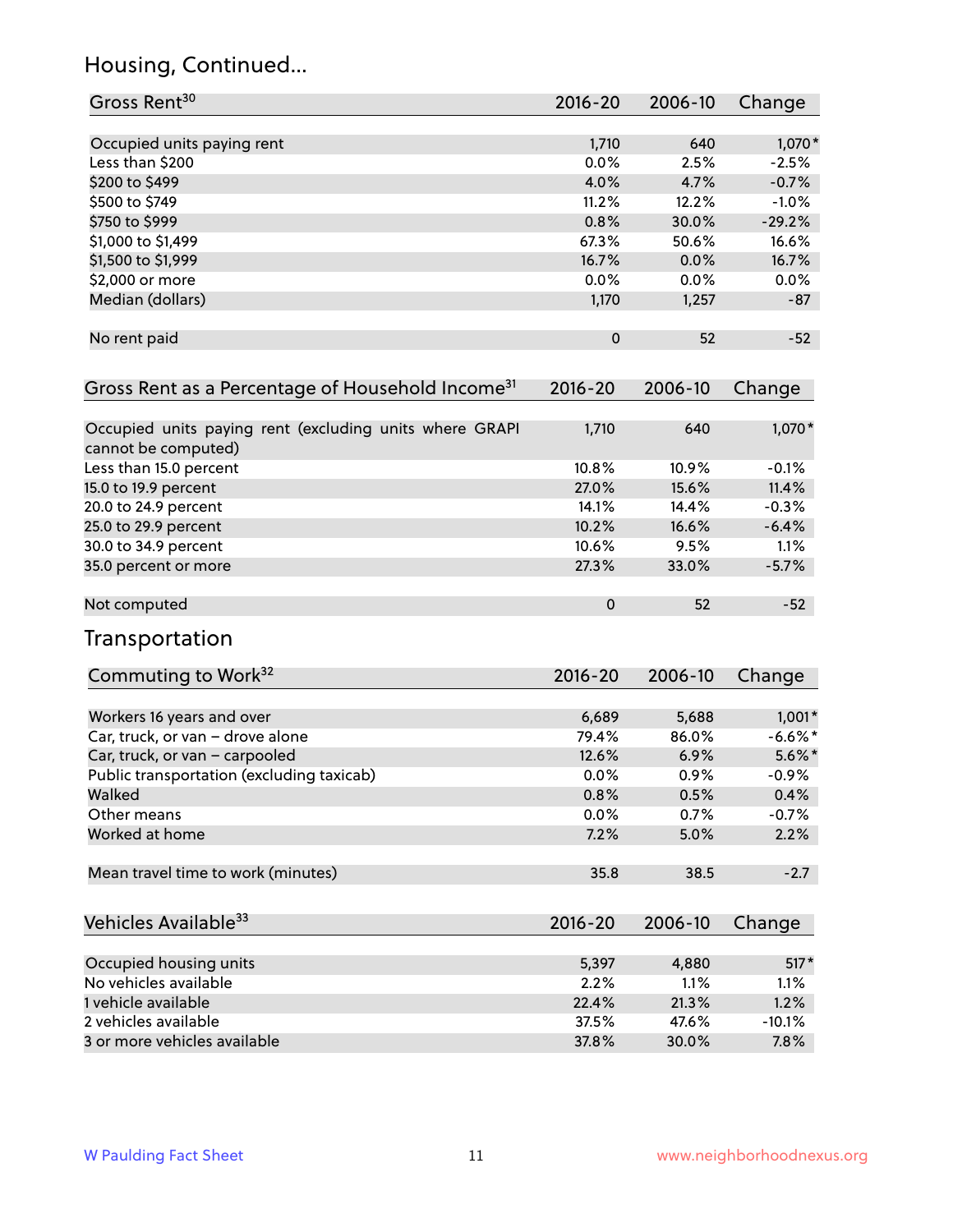#### Health

| Health Insurance coverage <sup>34</sup> | 2016-20 |
|-----------------------------------------|---------|
|-----------------------------------------|---------|

| Civilian Noninstitutionalized Population                | 15,156 |
|---------------------------------------------------------|--------|
| With health insurance coverage                          | 86.2%  |
| With private health insurance coverage                  | 62.2%  |
| With public health coverage                             | 35.0%  |
| No health insurance coverage                            | 13.8%  |
| Civilian Noninstitutionalized Population Under 19 years | 4,263  |
| No health insurance coverage                            | 7.6%   |
| Civilian Noninstitutionalized Population 19 to 64 years | 8,918  |
| In labor force:                                         | 6,637  |
| Employed:                                               | 6,495  |
| With health insurance coverage                          | 81.3%  |
| With private health insurance coverage                  | 80.2%  |
| With public coverage                                    | 4.6%   |
| No health insurance coverage                            | 18.7%  |
| Unemployed:                                             | 142    |
| With health insurance coverage                          | 41.5%  |
| With private health insurance coverage                  | 41.5%  |
| With public coverage                                    | 0.0%   |
| No health insurance coverage                            | 58.5%  |
| Not in labor force:                                     | 2,281  |
| With health insurance coverage                          | 79.7%  |
| With private health insurance coverage                  | 42.2%  |
| With public coverage                                    | 45.0%  |
| No health insurance coverage                            | 20.3%  |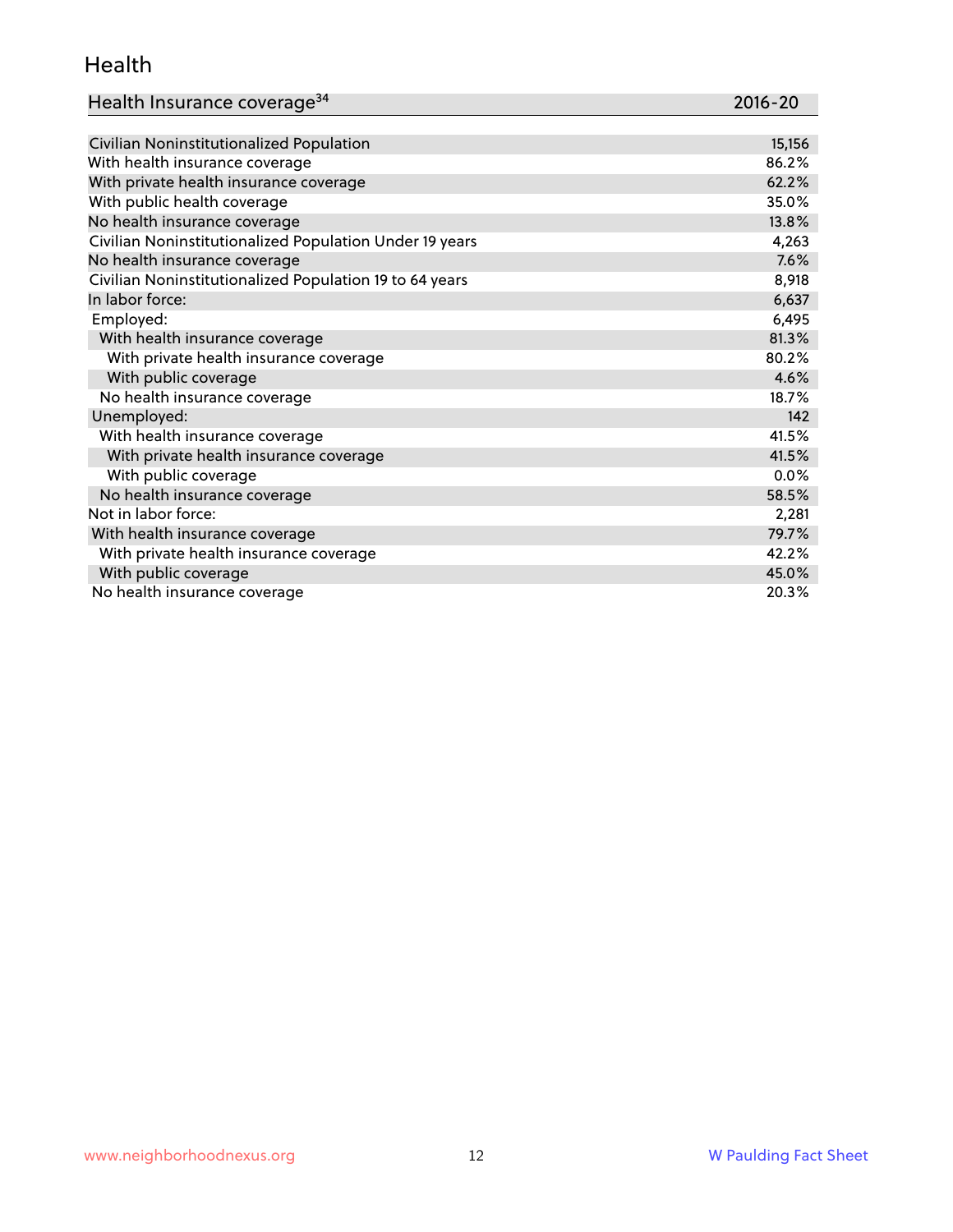## Employment Forecasts

| Forecast Employment by Sector <sup>35</sup>      | 2030     | 2020     | Change   |
|--------------------------------------------------|----------|----------|----------|
|                                                  |          |          |          |
| <b>All Sectors</b>                               | 1,459    | 1,432    | 1.9%     |
| Goods Producing                                  | 292      | 500      | $-41.6%$ |
| Agriculture, forestry, fishing and hunting       | $\Omega$ | $\Omega$ | 0.0%     |
| Mining                                           | 57       | 47       | 21.3%    |
| Construction                                     | 158      | 395      | $-60.0%$ |
| Manufacturing                                    | 77       | 58       | 32.8%    |
| Service Providing                                | 318      | 228      | 39.5%    |
| Wholesale trade                                  | 30       | 21       | 42.9%    |
| Retail trade                                     | 116      | 106      | 9.4%     |
| Transportation and warehousing                   | 172      | 101      | 70.3%    |
| <b>Utilities</b>                                 | $\Omega$ | $\Omega$ | 0.0%     |
| Information                                      | 0        | $\Omega$ | 0.0%     |
| <b>Financial activities</b>                      | 242      | 163      | 48.5%    |
| Finance and insurance                            | 147      | 94       | 56.4%    |
| Real estate and rental and leasing               | 95       | 69       | 37.7%    |
| Professional and business services               | 103      | 69       | 49.3%    |
| Professional, scientific, and technical services | 95       | 63       | 50.8%    |
| Management of companies and enterprises          | 8        | 6        | 33.3%    |
| <b>Education and health services</b>             | 313      | 318      | $-1.6%$  |
| <b>Education services</b>                        | 284      | 292      | $-2.7%$  |
| Health care and social assistance                | 29       | 26       | 11.5%    |
| Leisure and hospitality                          | 77       | 70       | 10.0%    |
| Arts, entertainment, and recreation              | 18       | 21       | $-14.3%$ |
| Accommodation and food services                  | 59       | 49       | 20.4%    |
| Other services, except public administration     | 39       | 37       | 5.4%     |
| <b>Public administration</b>                     | $\Omega$ | 0        | 0.0%     |

# Population Forecasts

| Population Forecasts <sup>36</sup> | 2030   | 2020   | Change |
|------------------------------------|--------|--------|--------|
|                                    |        |        |        |
| <b>Total Population</b>            | 24.176 | 18.534 | 30.4%  |
| <b>Total Households</b>            | 9.505  | 7.211  | 31.8%  |